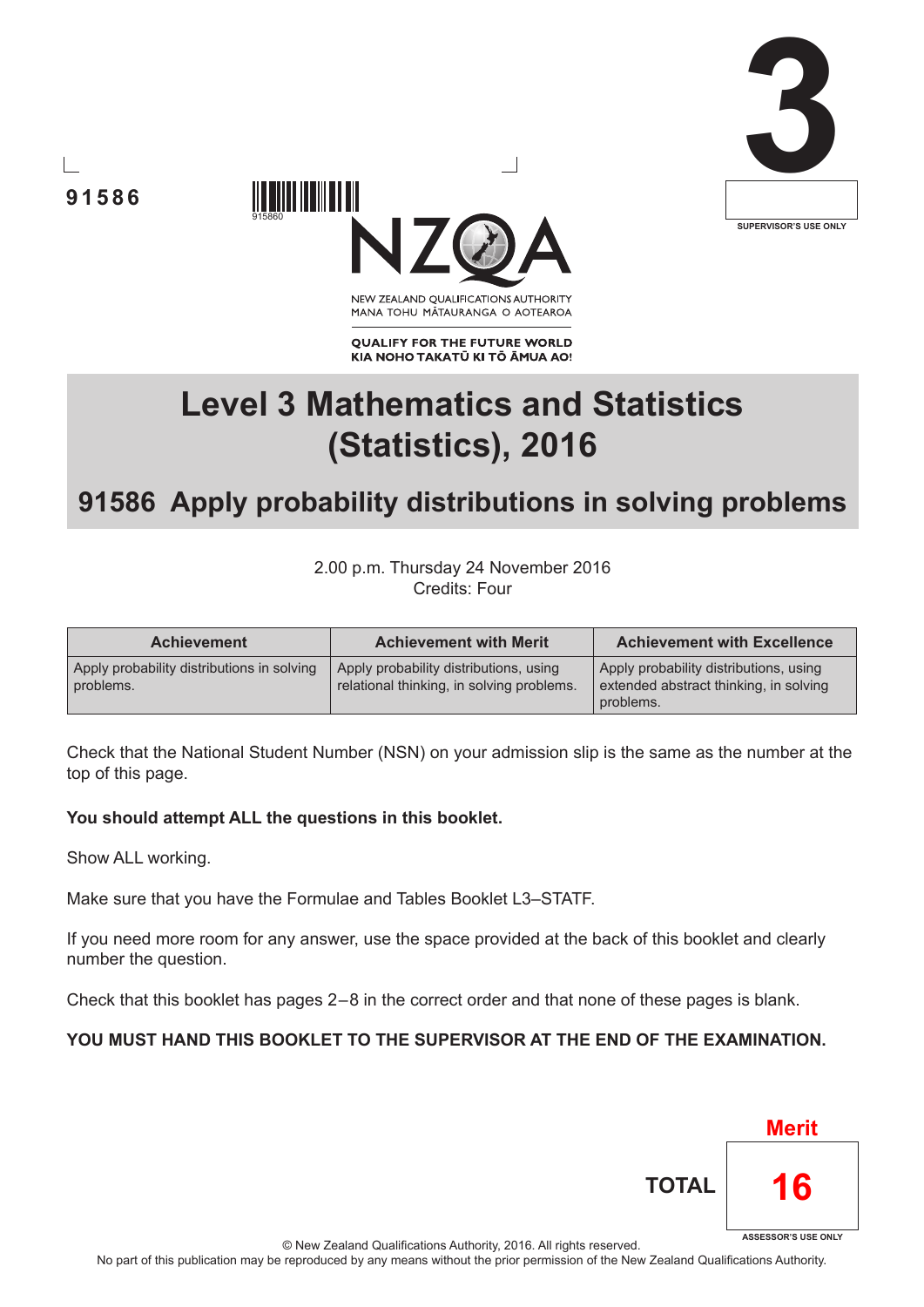#### **QUESTION ONE**

The time it takes a shopper to find a carpark at the supermarket can be modelled by a random  $(a)$ variable that takes on values between 0 minutes and 8 minutes. The most likely time it takes a shopper to find a carpark is 2 minutes.

Using an appropriate model, calculate the probability that it will take less than two minutes OR more than six minutes for a shopper to find a carpark.



- A supermarket has modelled the time shoppers spend at the supermarket using a normal  $(b)$ distribution with a mean of 32.5 minutes and a standard deviation of 10.8 minutes.
	- $(i)$ Sketch this probability distribution model on the axis below.

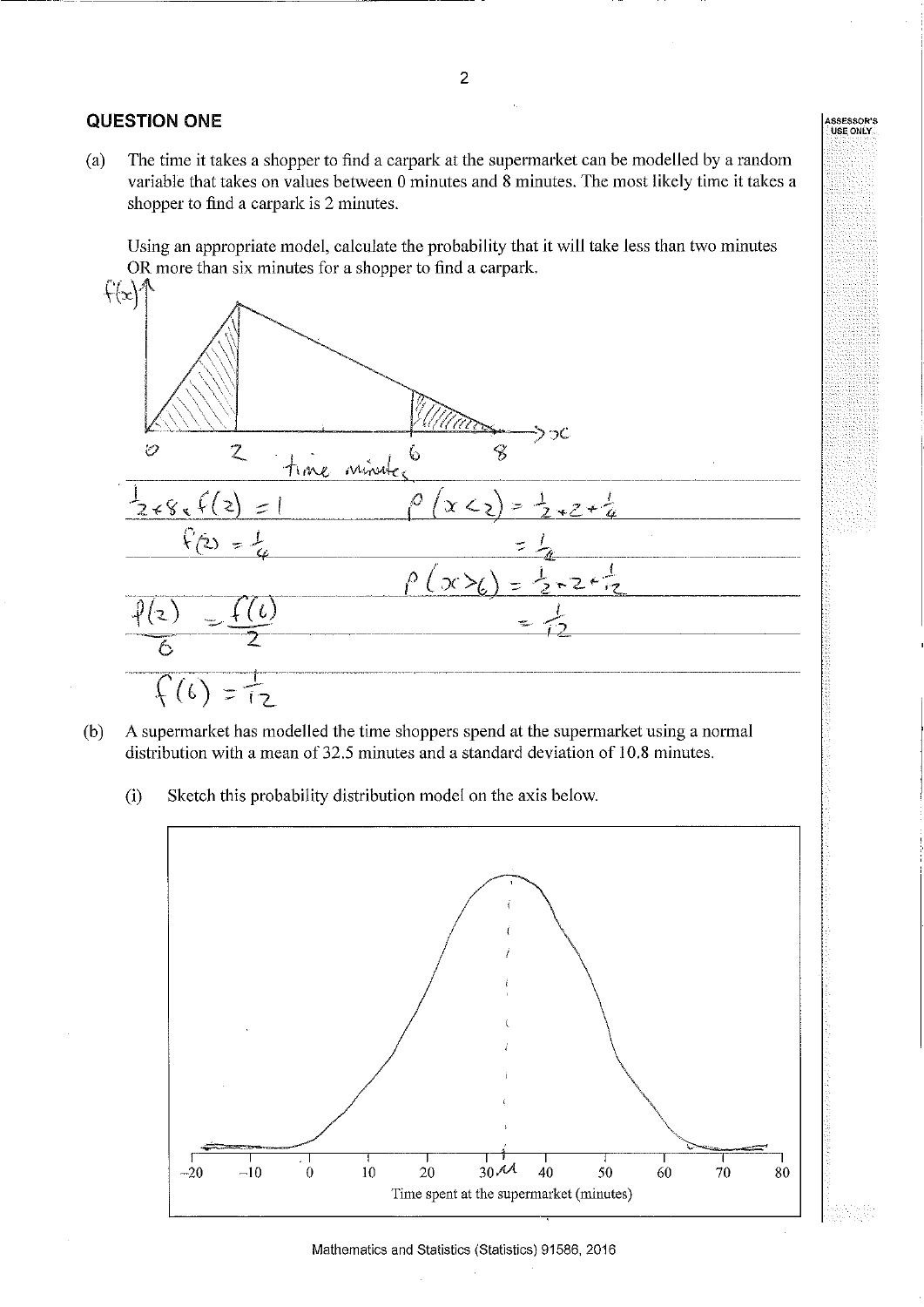$(ii)$ Using this model, calculate the probability that two different randomly selected shoppers both spend more than 40 minutes at the supermarket.

Give any assumption(s) that need to be made.  $P(X>40)$  =  $SO(p(X>40))$  $probability|_{m}$  =  $(o.24370176)$  $0.059$ tssumptions made are that the two different rondomly of each other ore independent

Following an observational study of shoppers, the supermarket has changed its model  $(iii)$ for the time shoppers spend at the supermarket. For this new model, the supermarket has kept the mean the same as the old model, but has adjusted the standard deviation. Using this new model, the percentage of shoppers who take longer than 40 minutes at the supermarket is estimated to be 31.1%.

Discuss how the standard deviation of the new model for the time shoppers spend at the supermarket compares with the standard deviation of the old model for the time shoppers spend at the supermarket.

You may wish to refer to your answers in parts (i) and (ii) to support your explanation.

 $\rho(x > 40) = 311\% = 0.31(6 = 0.8) = 0.66$ <br>  $\ge 0.49301781 = \frac{40 - 32.5}{6}$  $732.5$ inverso  $N N$  $N$  $0.49301786575$  $=15.21$ This shows the data in the new  $15 - 21$   $144$  $\frac{1}{s}$  alake  $\text{mod } k$ is more spead thin sol  $ot$   $od$   $d \rho$ (iv) Discuss ONE potential limitation with using a normal distribution to model the time spent at this supermarket. data may not be centred cround the mean value the model of a normal distribution  $h$ enro  $32.5$ spert at this supremarket  $lmit$  $f_{\mathcal{W}}$ tuis Mrs. 32-5 ninute super moviet  $1\omega$ excess of 60 minutes May stay customers *hon* iwhich rain Men  $M_{5}$ 

SSESSOR'S<br>USE ONLY

Mathematics and Statistics (Statistics) 91586, 2016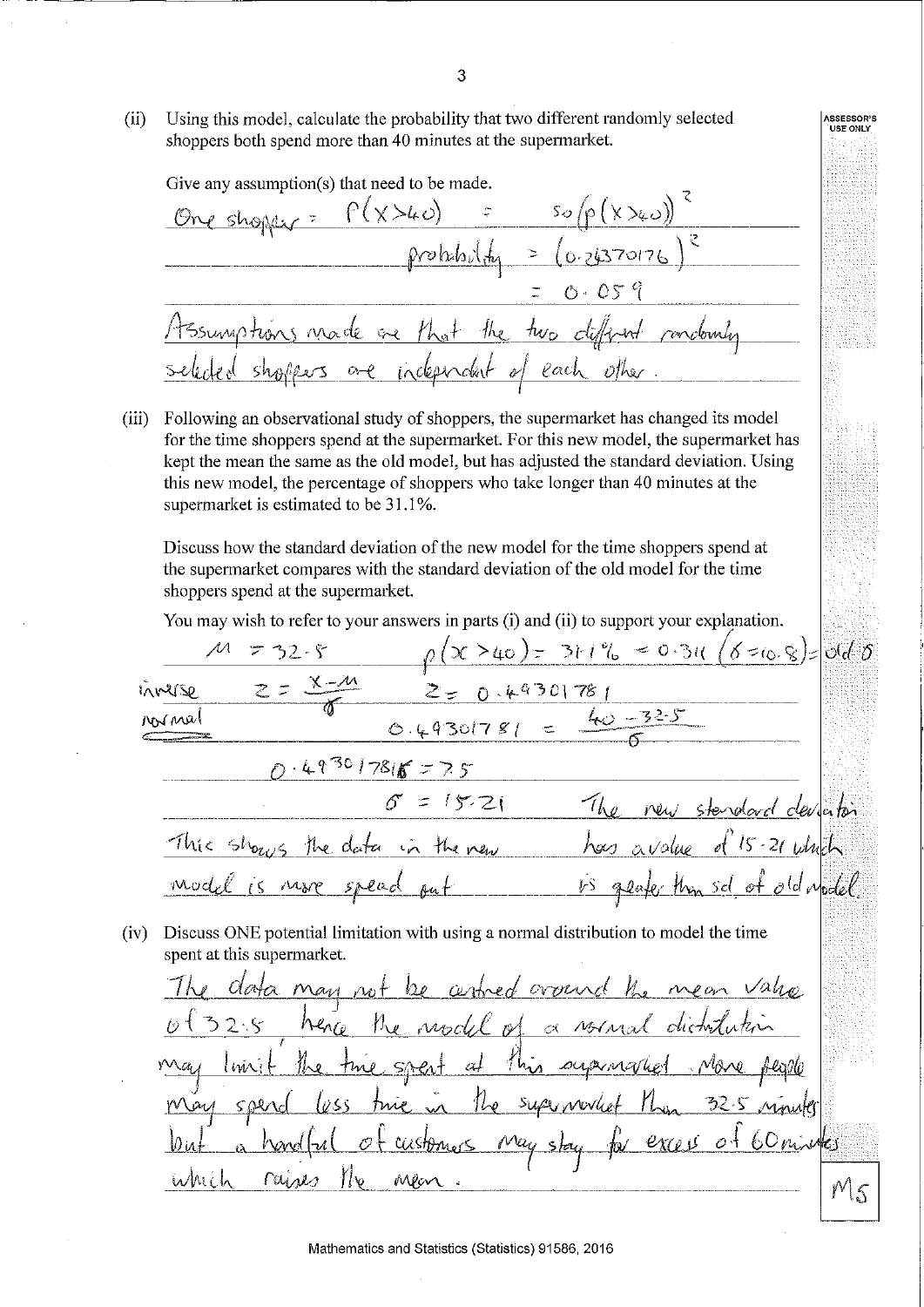#### **QUESTION TWO**

A supermarket has eight employees who are "on call" to help out during busy periods. Based  $(a)$ on the supermarket's records, the probability of one of these employees being unavailable when called is estimated to be 0.14.

The supermarket needs to call all eight employees during one particularly busy period.

Using an appropriate model, calculate the probability that fewer than three of these  $(i)$ employees will be unavailable when called.

 $\rho$  = 0.14  $\rho$  (x < 3) =  $\rho$  (x \ z \ z)  $n = 8$  $0.909$ Justify the use of the probability distribution for your answer in (i).  $(ii)$ Binomial distribution  $fixed number of trials (< s)$ There is a two possible outcomes

A supermarket is running a promotion where shoppers get one collectable item for every \$50  $(b)$ they spend at the supermarket in one purchase.

Using a very large amount of electronic sales data, the supermarket has produced the following graph:



Mathematics and Statistics (Statistics) 91586, 2016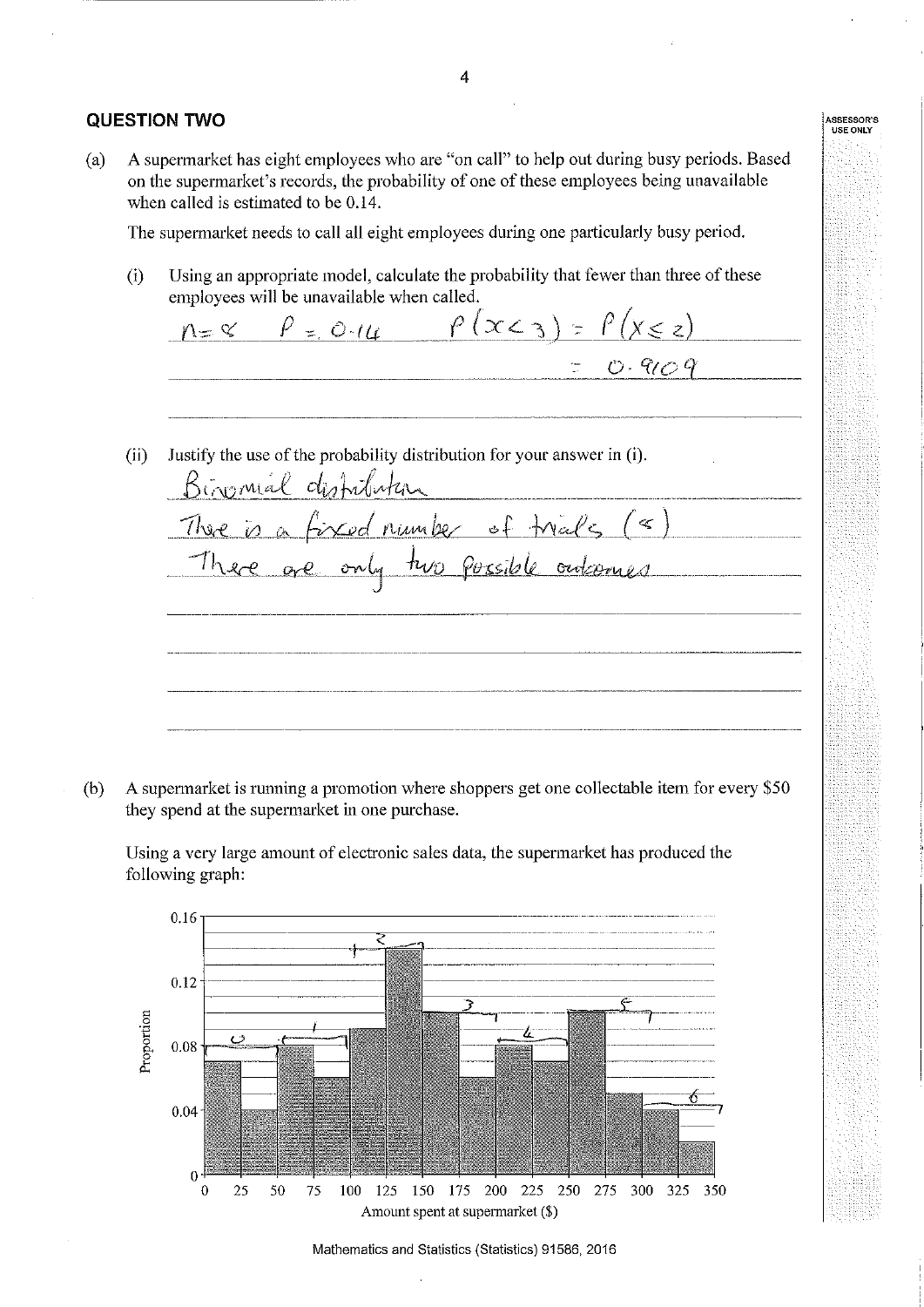$(i)$ Use this data to complete the table below, which shows a probability distribution model for the random variable  $N$ , the number of collectable items gained in one purchase.

| --------                                             |                 |                    |      |  |
|------------------------------------------------------|-----------------|--------------------|------|--|
| $ P(N=n)  \circlearrowright \circlearrowright  _{l}$ | $0.14$   $0.23$ | $\vert 0.16 \vert$ | 0.15 |  |

Using the model formed in  $(b)(i)$ , calculate the mean number of collectable items gained  $(ii)$ by shoppers per purchase.

Give any assumption(s) that need to be made.

msar

 $co<$ 

=  $0.14 + 20.23 + 3(0.16) + 4(0.15) + 5(0.15) + 6(0.06)$  $(\wedge)$  $0.14 + 0.46 + 0.48 + 0.6 + 0.75 + 0.36$  $= 2.79$  $2.79.$ 7 Wis Not  $\mathcal{H}_{\mathbf{S}}$ v bi  $S\alpha$ *les* selmes  $\overline{15}$ do al. sale s Including  $101 -$ 

The supermarket is considering changing the promotion so that shoppers get one  $(iii)$ collectable item for every \$25 they spend at the supermarket in one purchase.

Without performing additional calculations, discuss whether this will result in a doubling of the mean number of collectable items gained by shoppers per purchase.

cangent らんん change im  $\omega$ بمصم wout Chona ېرىنگ Colle conda MOO serd  $\mathcal{Z}$ 11 eg Carner colle in  $-$ eov $_A$ 7. P  $\alpha$ doubling `annson The  $\ell_i$ ira  $C_{\mathbb{C}}$  $50$ thresh the (d)  $1\omega$ NOW  $(A)$ lcv

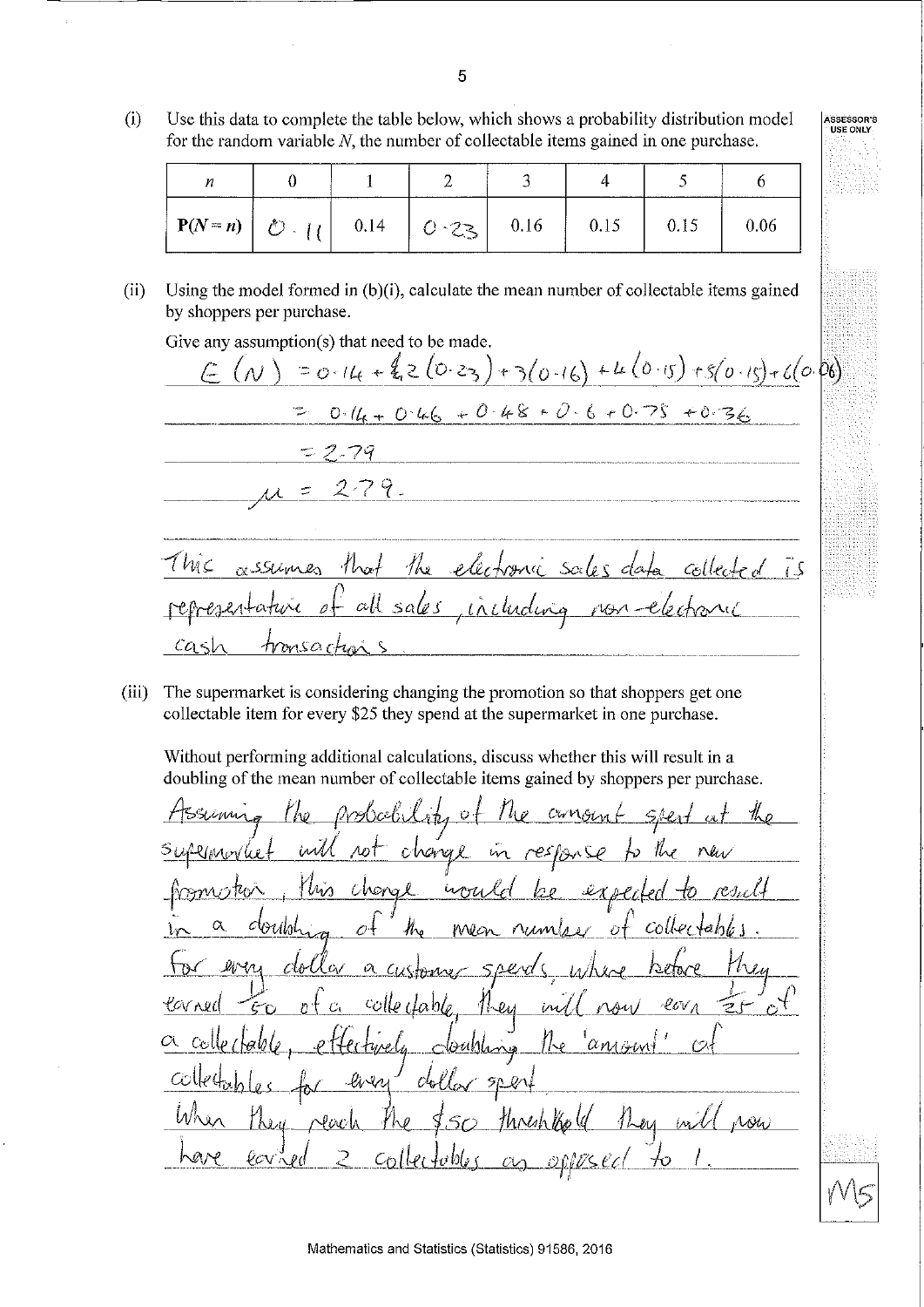#### **QUESTION THREE**

- $(a)$ A small supermarket located in the city centre is open 24 hours per day.
	- Between 10 pm and 6 am each day, the mean number of shoppers who arrive at the  $(i)$ supermarket per 5 minutes is 1.3.

Using a suitable probability distribution model, calculate the probability that more than two shoppers arrive at the supermarket during a 5-minute period between 10 pm and 6 am.



 $(ii)$ Between 6 am and 10 pm each day, using footage from its security cameras, the supermarket found that in 94% of 5-minute periods, there was at least one shopper arriving at the supermarket.

Discuss how the mean number of shoppers who arrive at the supermarket per 5 minutes between 6 am and 10 pm compares to the mean number of shoppers who arrive at the supermarket per 5 minutes between 10 pm and 6 am.

 $=$  0-9 $\mu$ Mon number  $= 0.06$  $X = \mathcal{O}$ Mean

(iii) Discuss ONE other factor (in addition to the time of day) the supermarket should consider when modelling the number of shoppers who arrive at their supermarket per 5 minutes.

capacity of the store Shore is only a small supermoted hold many customers  $\alpha$ dé May he  $AC1$  $\frac{1}{\sqrt{2}}$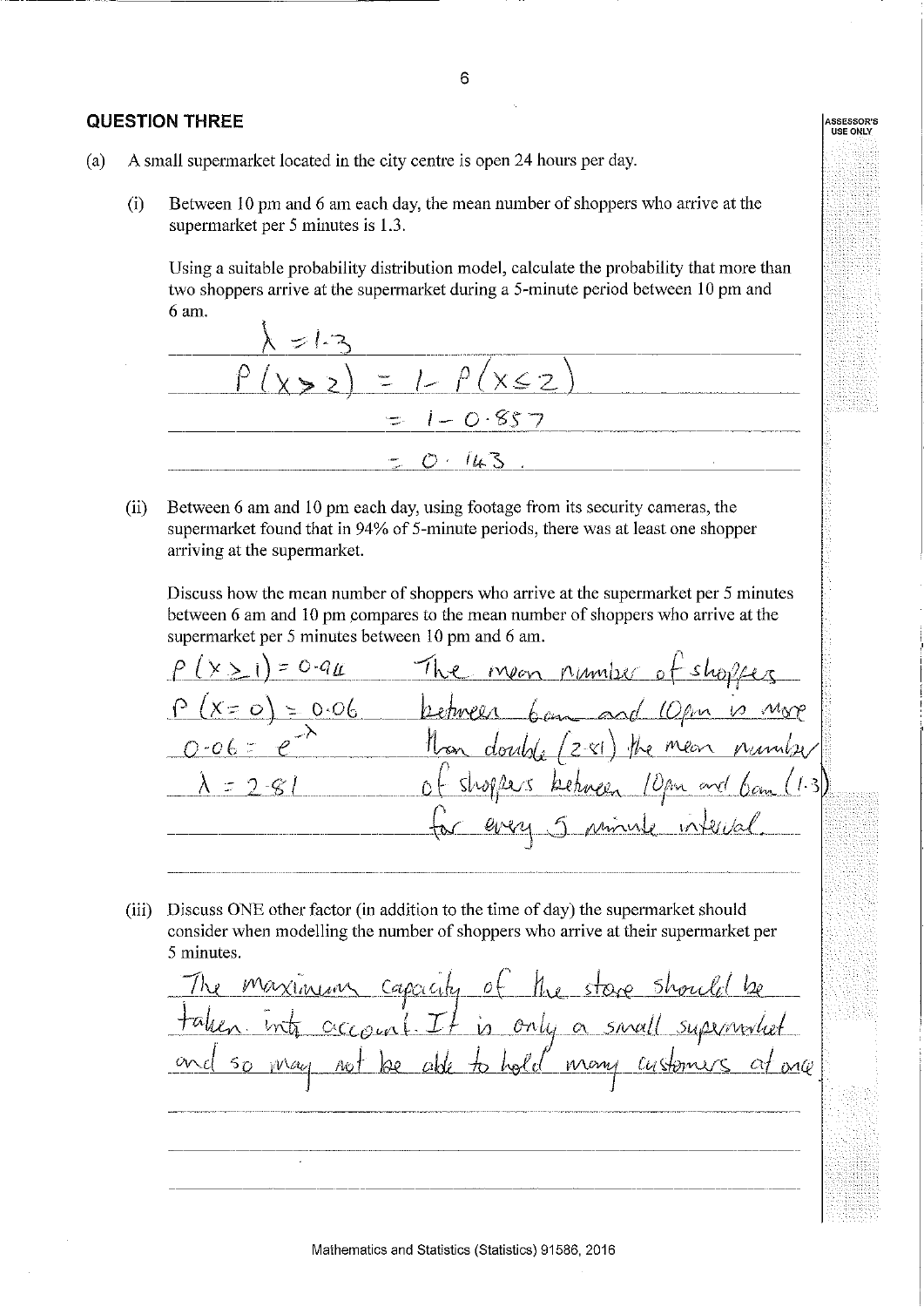A large supermarket has re-designed its checkout area, including installing more self- $(b)$ service checkouts and changing the layout of checkouts. Before and after the re-design, the supermarket conducted two different surveys of shoppers.

In each survey (before, after), shoppers were asked to rate their experience with checking out of the supermarket as a score on a scale of  $0$  (very unhappy) to  $5$  (very satisfied).

مب<br>ر لمي **After Before**  $\bigcirc$  $0,50$ 0.50 L  $0.45$  $0.45$ eJ. N  $0.40$ è.  $0.40$  $\overline{\mathbb{N}}$  $0.35$ 0.35 Proportion Proportion  $\bigodot$ ಾ بىرقى  $\overline{\mathcal{O}}$  $0.30$ 0.30 ্য £)  $0.25$ £  $\widehat{\ldots}$ 0.25  $0.20$  $\Omega$  $0.20$ Ō  $\mathbf{C}$  $0.15$ Ĉ  $0.15$ IJ Ç. Ò  $0.10$  $0.10$ 0.05 0.05  $\theta$  $\mathbf{a}$  $\mathbf{I}$  $\overline{4}$  $\overline{5}$  $\theta$  $\mathbf{I}$  $\overline{2}$  $\overline{3}$  $\overline{4}$  $\overline{2}$  $\overline{3}$  $\overline{\phantom{a}}$ Rating Rating

The results for each survey are shown below:

 $(i)$ Identify which set of data has less variation in rating scores.

Support your answer with statistical reasoning.  $9 - 22 - 18836$ Var 1  $1614$ W سيب  $\ell$ ard Varianco (Dac) i k $\mathcal{N}_t$ Ò, たへ the

Discuss if it would be appropriate to use a Poisson distribution to model the ratings for  $(ii)$ the 'before' survey.

Support your answer with statistical reasoning.

 $\overline{I}$  $Q_0$ rent con  $\alpha$ Molomh ŕυ  $O<sub>C</sub>$ O cίι ά liveri  $c_{01}$ A マン

ASSESSOR'S<br>USE ONLY

 $M_{b}$